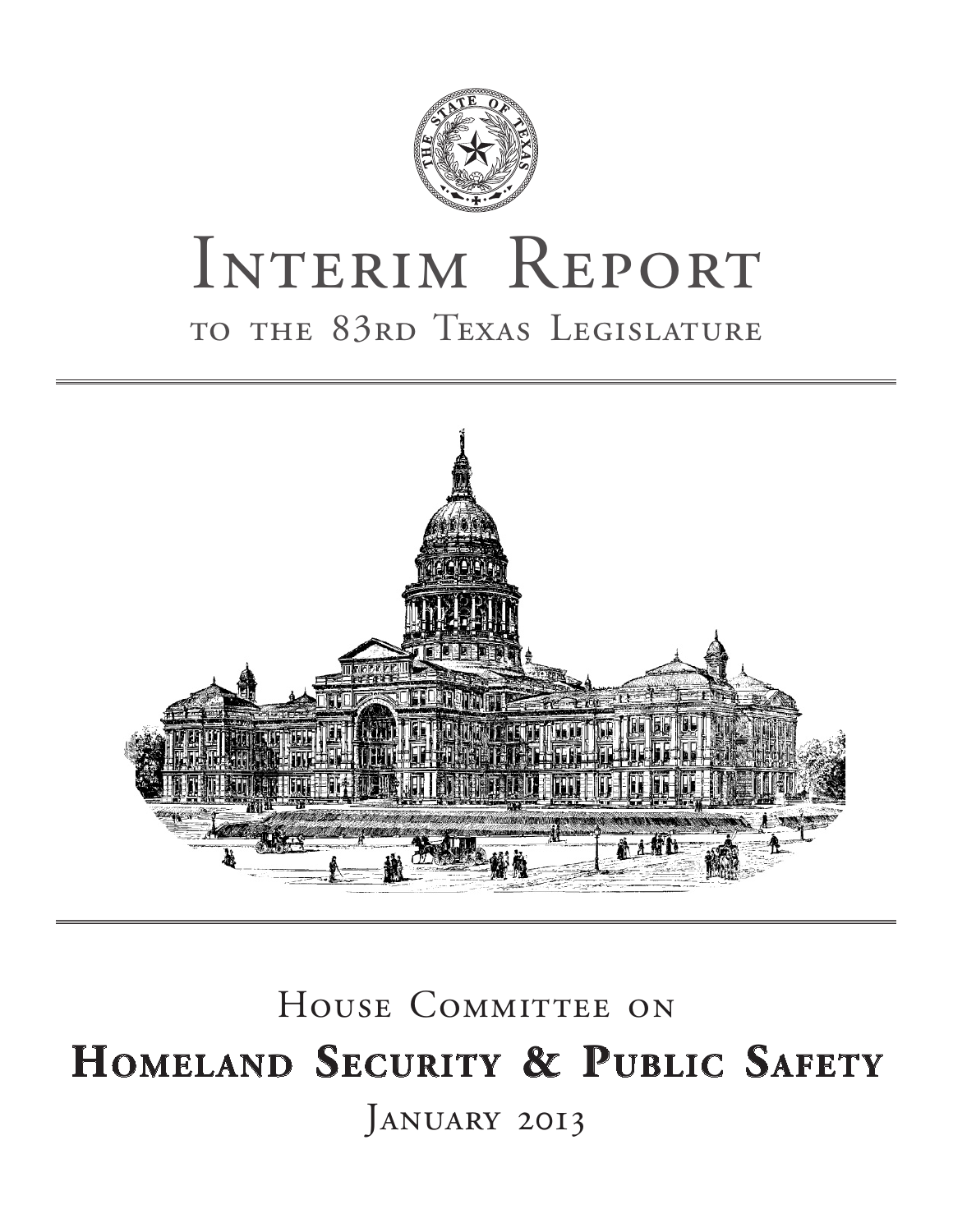# **HOUSE COMMITTEE ON HOMELAND SECURITY AND PUBLIC SAFETY TEXAS HOUSE OF REPRESENTATIVES INTERIM REPORT 2012**

**A REPORT TO THE HOUSE OF REPRESENTATIVES 83RD TEXAS LEGISLATURE**

**CHAIRMAN SID MILLER**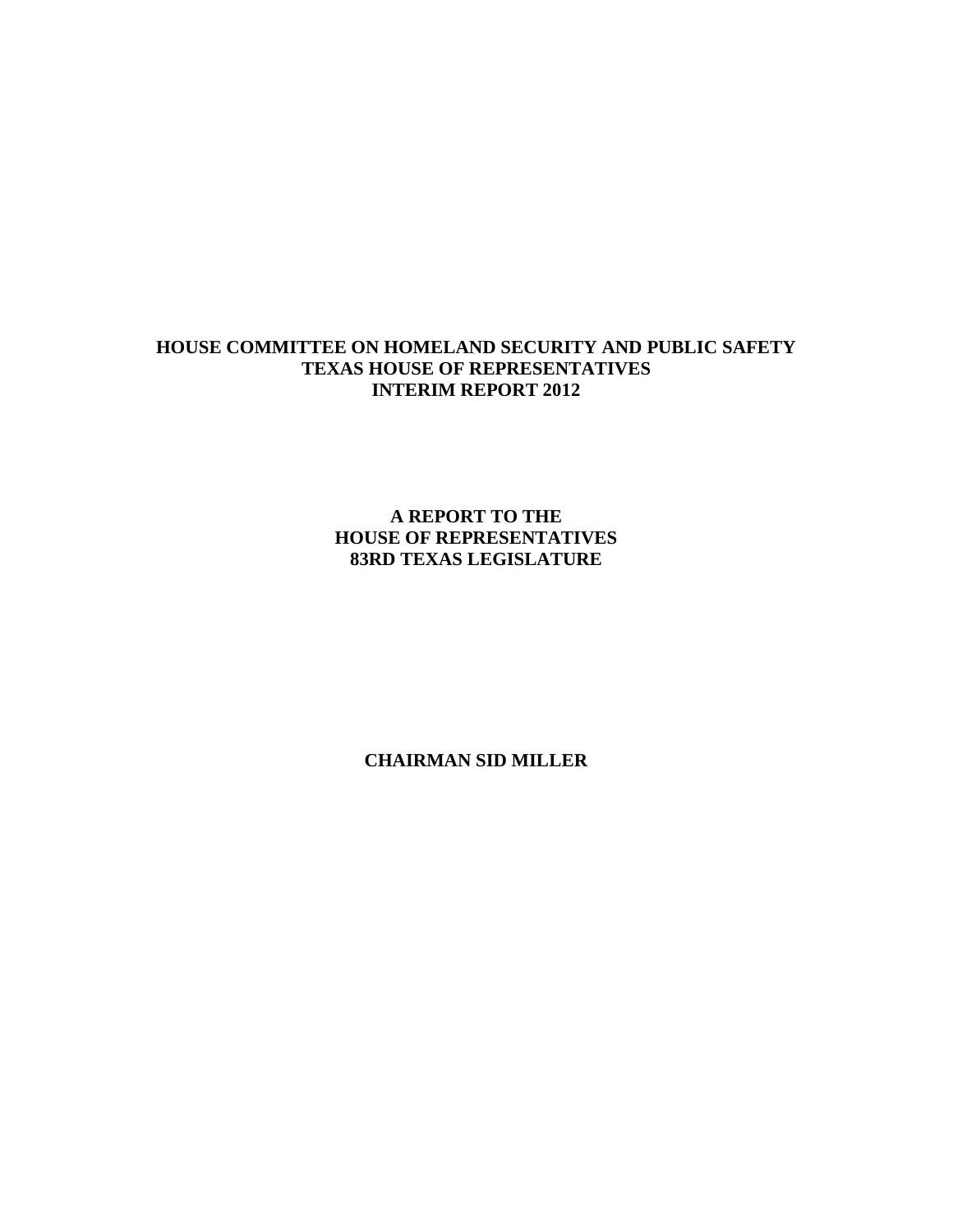

Committee On Homeland Security and Public Safety

January 7, 2013

P.O. Box 2910 Chairman Sid Miller Austin, Texas 78768-2910

The Honorable Joe Straus Speaker, Texas House of Representatives Members of the Texas House of Representatives Texas State Capitol, Rm. 2W.13 Austin, Texas 78701

Dear Mr. Speaker and Fellow Members:

The Committee on Homeland Security and Public Safety of the Eighty-second Legislature hereby submits its interim report including recommendations for considerati

Respectfully submitted,

Aid Miller

Sid Miller

 $R$  and the text  $\longleftarrow$ Allen Fletcher Marva Beck

 $\frac{1}{\sqrt{2\pi}}$ 

 $\mu$ linon Jeña,  $\frac{1}{n}$ Aaron Peña (a.c.)

 $\mathcal{L}$  .  $\mathcal{L}$  ,  $\mathcal{L}$ Lon Burnam  $\bigvee$  Joe Driver

Barbara Mallory Caraway

Allen Fletcher Vice-Chairman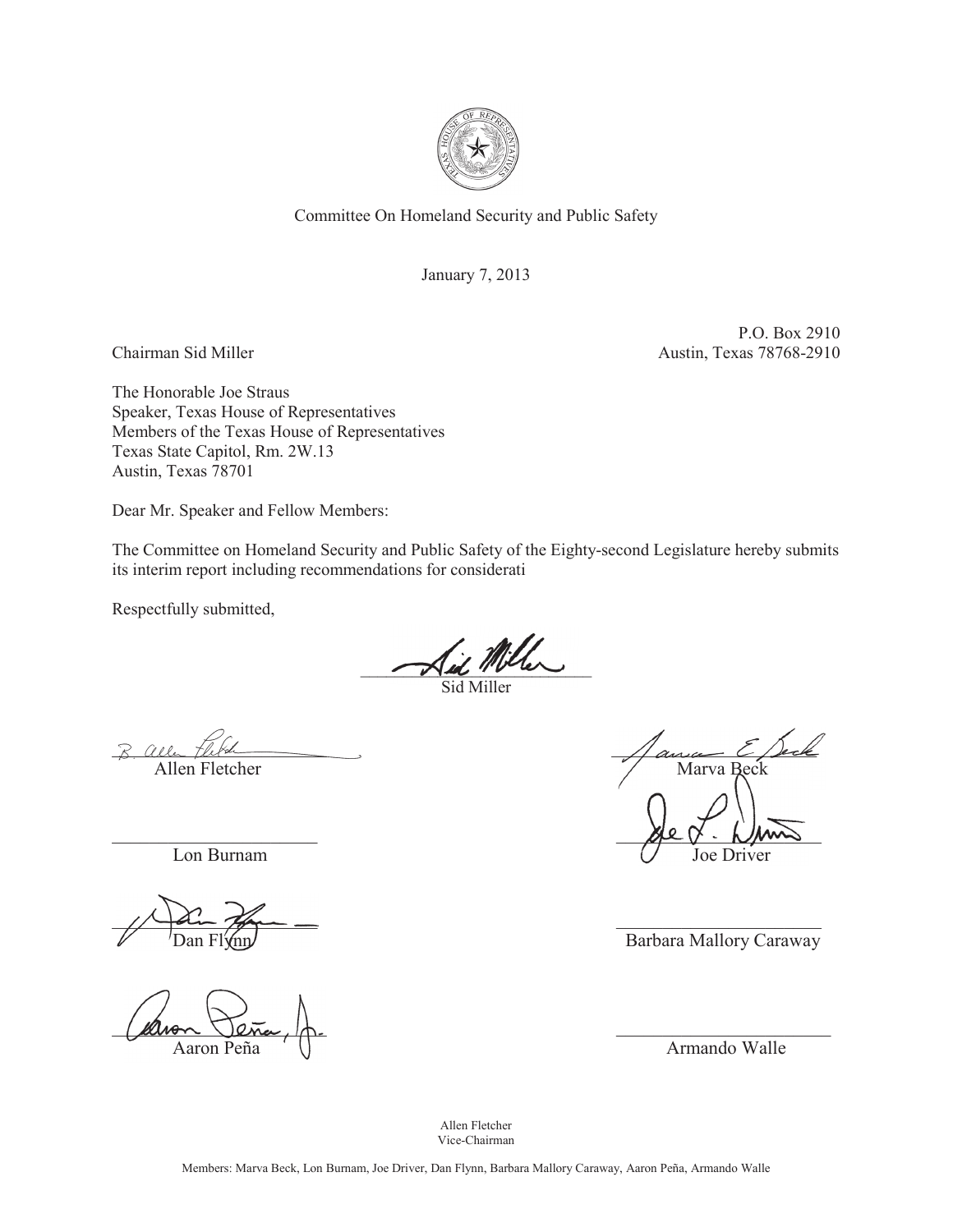# **TABLE OF CONTENTS**

| <b>INTRODUCTION</b> |  |
|---------------------|--|
|                     |  |
|                     |  |
|                     |  |
|                     |  |
|                     |  |
| <b>CHARGE II</b>    |  |
|                     |  |
|                     |  |
|                     |  |
| <b>CHARGE III</b>   |  |
|                     |  |
|                     |  |
|                     |  |
|                     |  |
|                     |  |
|                     |  |
|                     |  |
|                     |  |
|                     |  |
|                     |  |
|                     |  |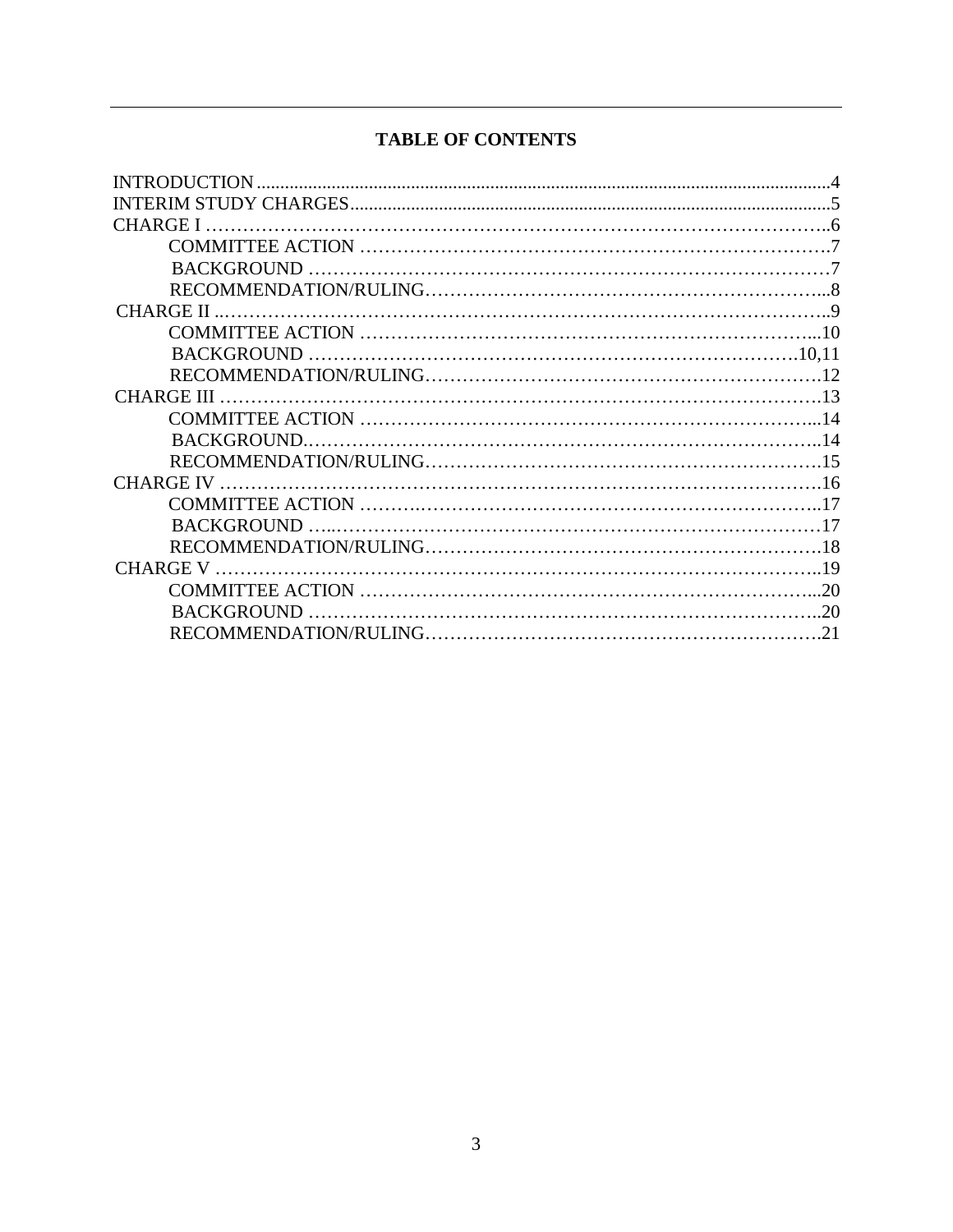#### **INTRODUCTION**

At the beginning of the 82nd Legislature, the Honorable Joe Straus, Speaker of the Texas House of Representatives, appointed nine members to the House Committee on Homeland Security and Public Safety: Sid Miller, Chairman, Allen Fletcher, Vice-Chairman, Marva Beck, Lon Burnam, Joe Driver, Dan Flynn, Barbara Mallory Caraway, Aaron Pena, Armando Walle.

Pursuant to Rule 3, section 18, the Committee maintains jurisdiction over all matters pertaining to:

- 1. law enforcement;
- 2. the prevention of crime and the apprehension of criminals
- 3. the provision of security services by private entities; and
- 4. Homeland Security, Including:
	- A) the defense of the state and nation including terrorism response; and
	- B) disaster mitigation, preparedness, response, and recovery; and

5. the following state agencies: the Commission on Law Enforcement Standards and Education; the Department of Public Safety, the Division of Emergency Management, the Emergency Management Council, the Texas Military Preparedness Commission the Texas Forensic Science Commission , the Texas Private Security Board, the Commission on State Emergency Communications, and the Crime Stoppers Advisory Council.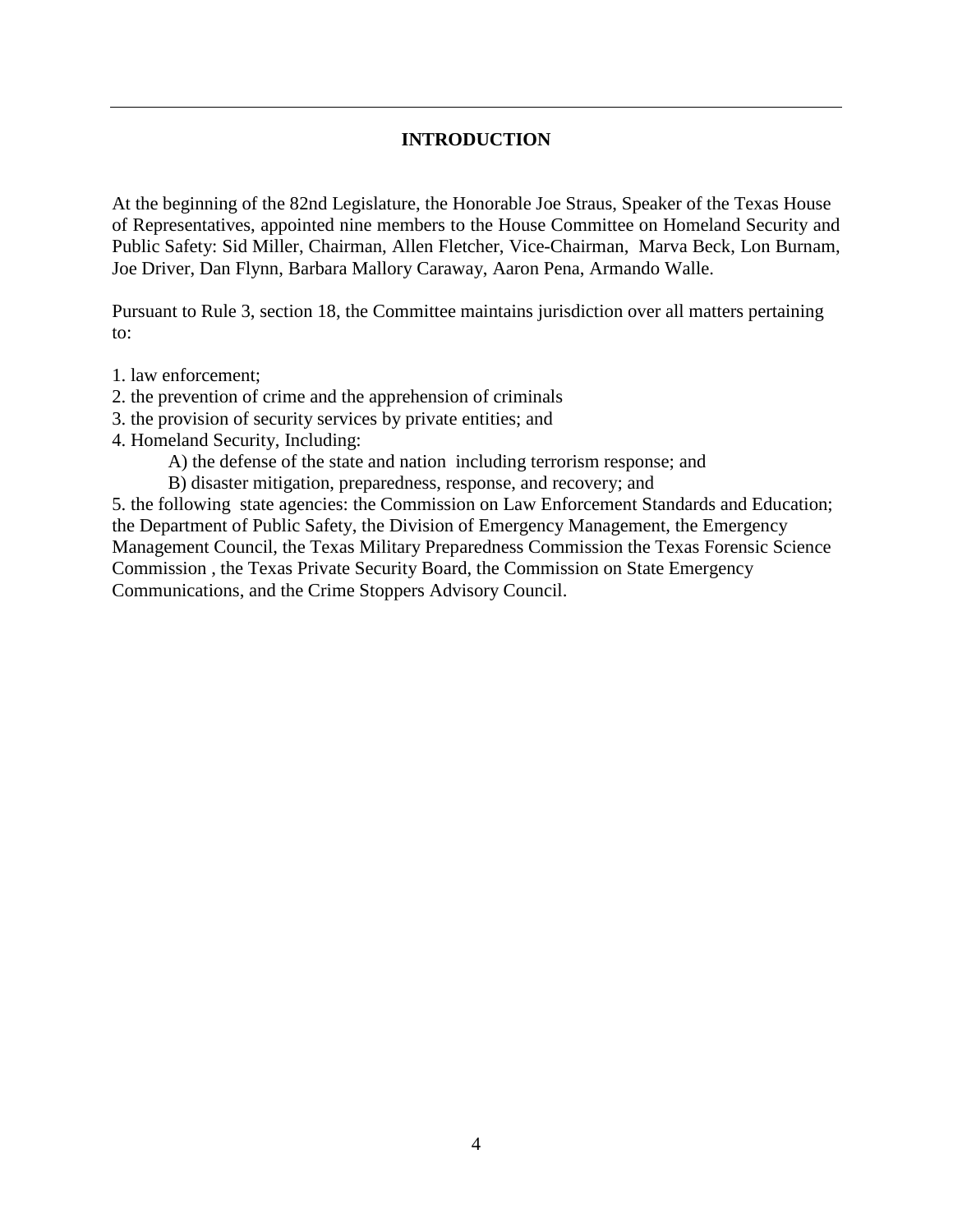#### **HOUSE COMMITTEE ON HOMELAND SECURITY AND PUBLIC SAFETY**

#### **INTERIM STUDY CHARGES**

- 1. Examine the extent of interstate coordination concerning border security and intelligence sharing and determine whether any changes to state law are needed to enhance that coordination and cooperation. (*Joint with the House Committee on Border & Intergovernmental Affairs*)
- 2. Monitor the Texas Department of Public Safety's implementation of the driver's license improvement plan and the use of the funds appropriated to the department for such purposes by the 82nd Legislature. Evaluate the feasibility of privatization with the intent to minimize wait times for Texans. (*Joint with the House Committee on Appropriations*)
- 3. Determine the feasibility and need for a digital emergency public service messaging network to be developed on established evacuation routes.
- 4. Examine the role of law enforcement personnel assigned to school district campuses and postsecondary education campuses and determine whether any changes to laws concerning the enforcement of safety and discipline are necessary. Determine whether additional training of law enforcement personnel assigned to school district and secondary education campuses is necessary.
- 5. Examine state and federal law to determine whether existing provisions adequately address security and efficiency concerns for steamship agencies and land ports of entry along the Texas-Mexico border. Evaluate whether the state and the federal government have provided sufficient manpower, infrastructure, and technology to personnel in the border region. (*Joint with the House Committee on Border & Intergovernmental Affairs*)
- 6. Monitor the agencies and programs under the committee's jurisdiction and the implementation of relevant legislation passed by the 82nd Legislature.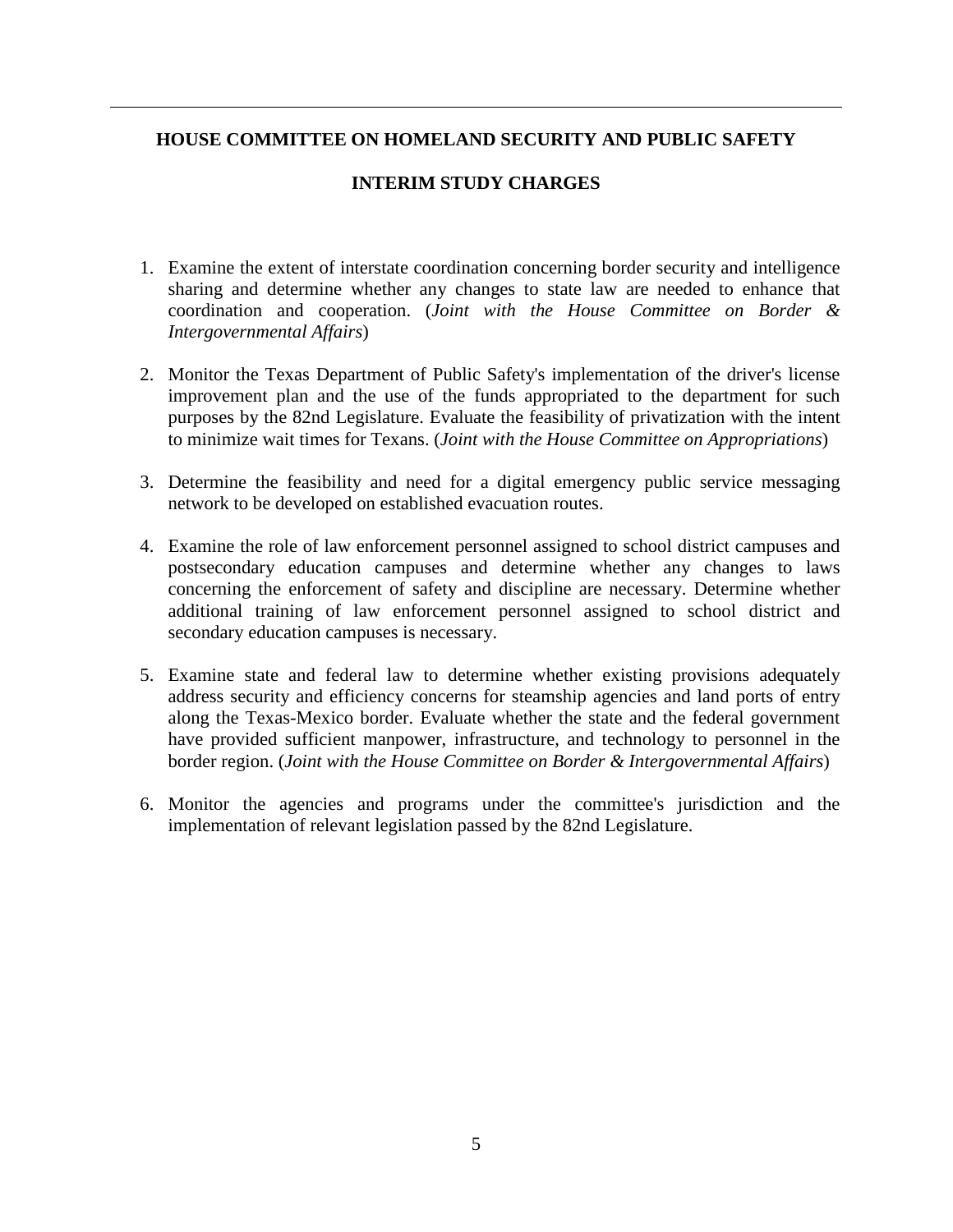Examine the extent of interstate coordination concerning border security and intelligence sharing and determine whether any changes to state law are needed to enhance that coordination and cooperation.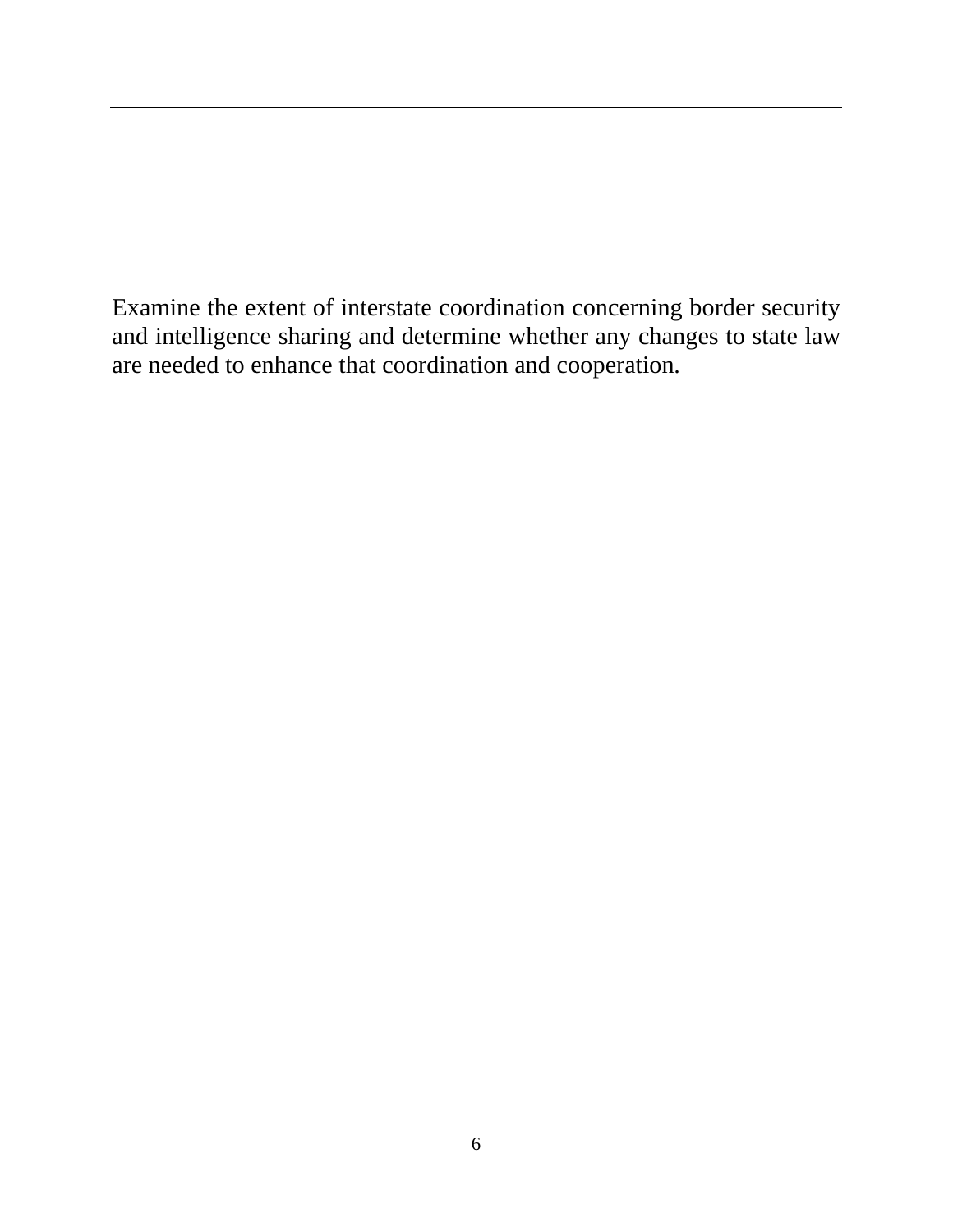#### Committee Action:

The Committee on Homeland Security and Public Safety held a joint public hearing on March 1<sup>st</sup> in Huntsville, Texas and on Tuesday, April 24<sup>th</sup> of 2012 in Copperas Cove, Texas with the Committee on Border and Intergovernmental Affairs chaired by Veronica Gonzales. On this date the committee heard testimony in order to further examine the extent of interstate coordination concerning border security and intelligence sharing and determine whether any changes to state law are needed to enhance that coordination and cooperation.

During the hearing, members of the House Committee on Homeland Security and Public Safety read and heard invited testimony from various governmental, law enforcement, and border security authorities.

#### Background:

Border security is vital to the safety of all Texans and one of the state's greatest threats is a porous border. Illegal entry into Texas brings criminal activity, drugs, and terrorism into the region. Governor Perry and the Texas Legislature have taken significant action to place law enforcement resources in the border region to hinder the advancement of unsecured areas by Mexican cartels, transnational gangs, and terrorists.

Texas remains a national leader in homeland security along the 1,254 mile border it shares with Mexico because of the efforts of our Governor and Legislature. Current operations and tactics serve the people of Texas well and are being successfully escalated through projects such as the Texas Ranger Reconnaissance Team, fusion centers and the Border Security Operations Center, and BlueServo (public assisted virtual fence program). New technologies are also being utilized and include license plate readers, portable electronic fingerprint readers, radio interoperability in the border and key corridors, and TxMAP to enable border wire crime mapping and operational support.

As previously stated: Texas remains a national leader in homeland security along our Southern border. The area that is affected by illegal entry and transnational crime is, however, no longer restricted to the immediate border region and extends to nearly every one of the United States. For this reason it is increasingly critical for security programs to be interoperable from state to state and for intelligence and information to be shared effectively and efficiently.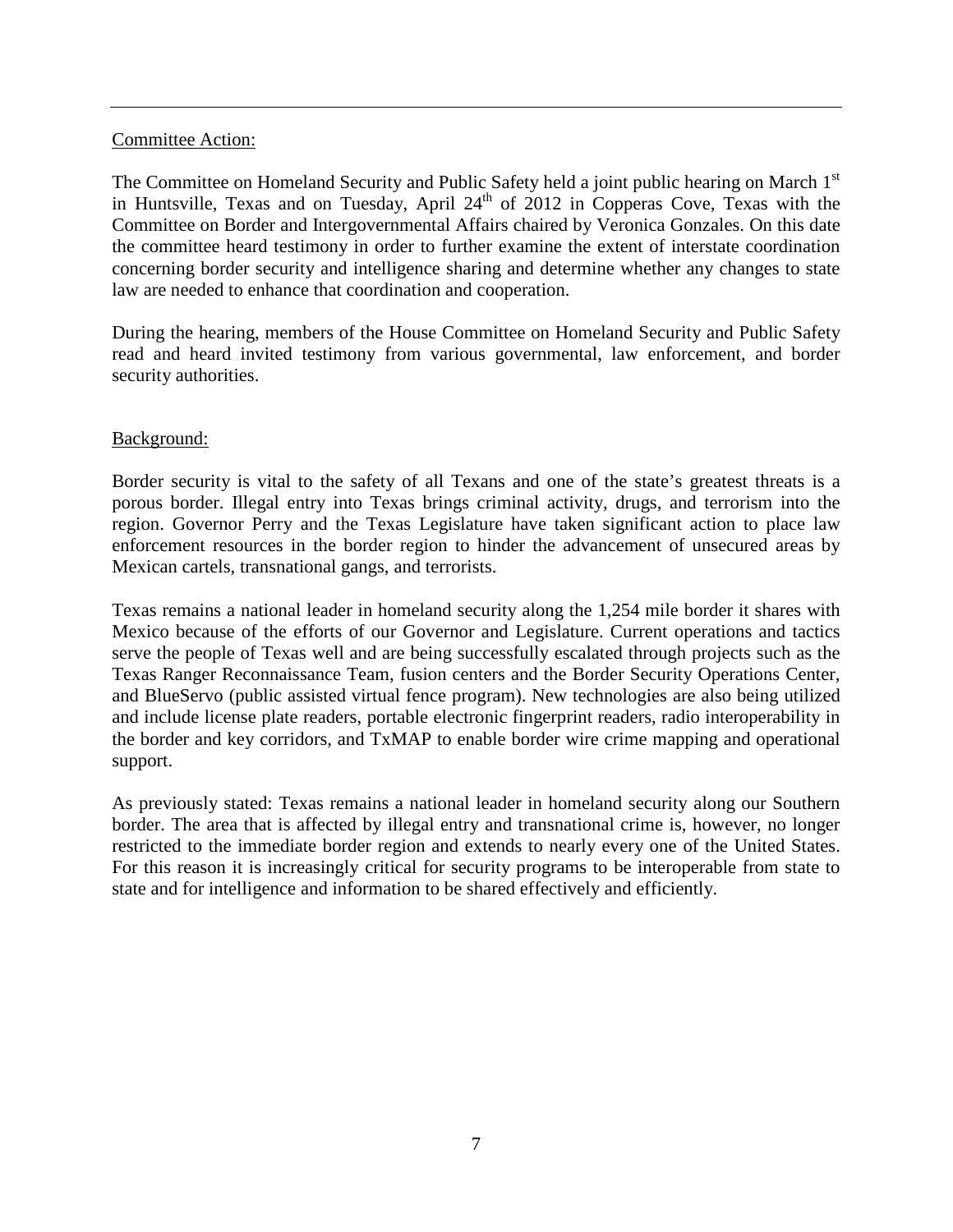Committee Recommendation/Ruling:

Whenever possible the 83<sup>rd</sup> Texas Legislature and the Committee on Homeland Security and Public safety must actively work towards the improvement and expansion of existing interstate databases that compile data, statistics, records, and other data relating to border and homeland security. Our state must ensure our systems are compatible with programs such as the FBI's national DNA index, which is called CODIS. All branches of Texas law enforcement must be diligent in accurately reporting information to the record management system (RMS), jail management system (JMS), and computer aided dispatch (CAD). Legislation and Resolutions should also be considered. Call for widespread use of the federal N-DEX data exchange system, after which the T-DEX data exchange system is modeled. These programs facilitate effective interstate record and data sharing protocol and have a significant impact on the tracking and apprehension of illegal activity and entrants on U.S. soil.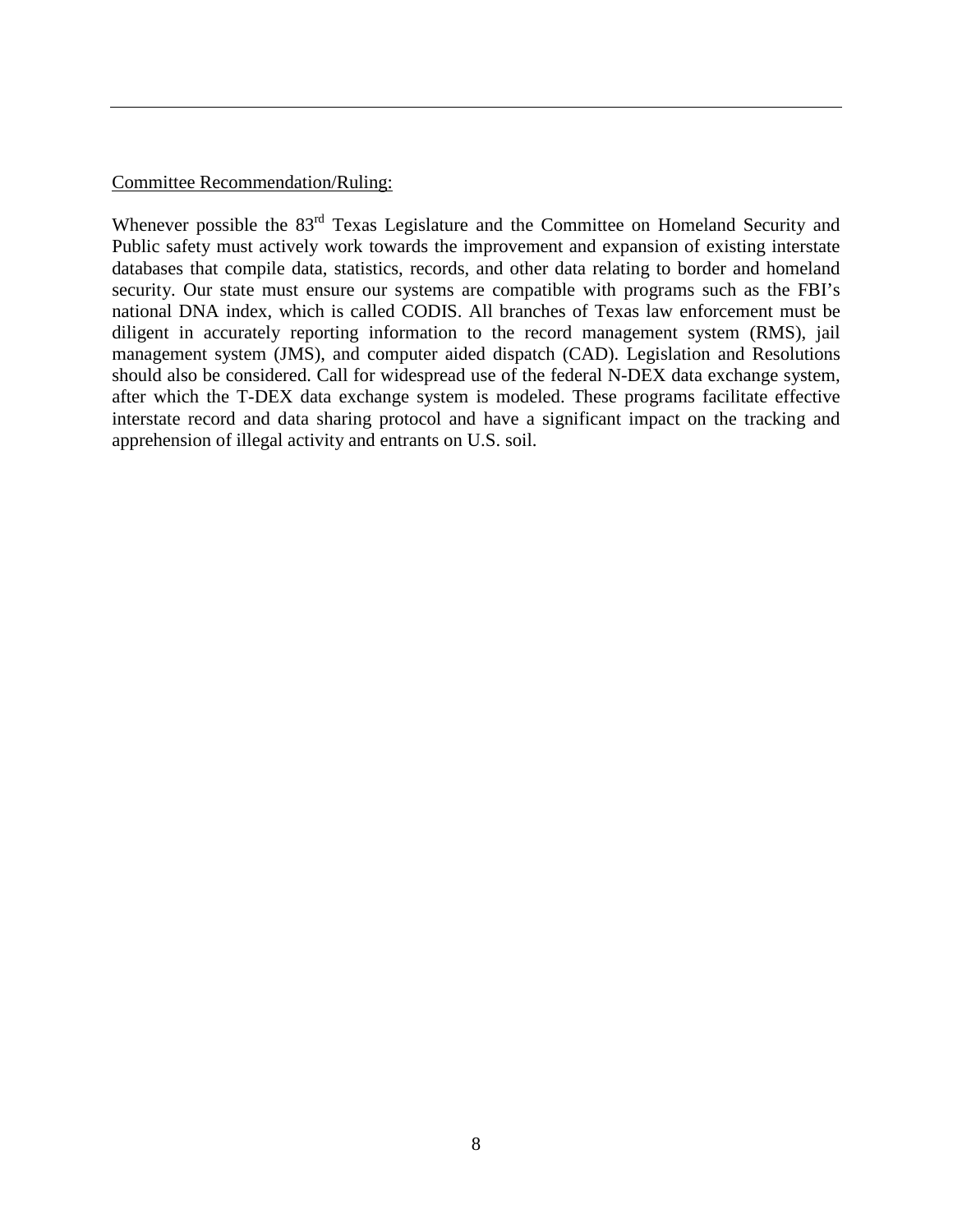Monitor the Texas Department of Public Safety's implementation of the driver's license improvement plan and the use of the funds appropriated to the department for such purposes by the 82nd Legislature. Evaluate the feasibility of privatization with the intent to minimize wait times for Texans. (*Joint with the House Committee on Appropriations*)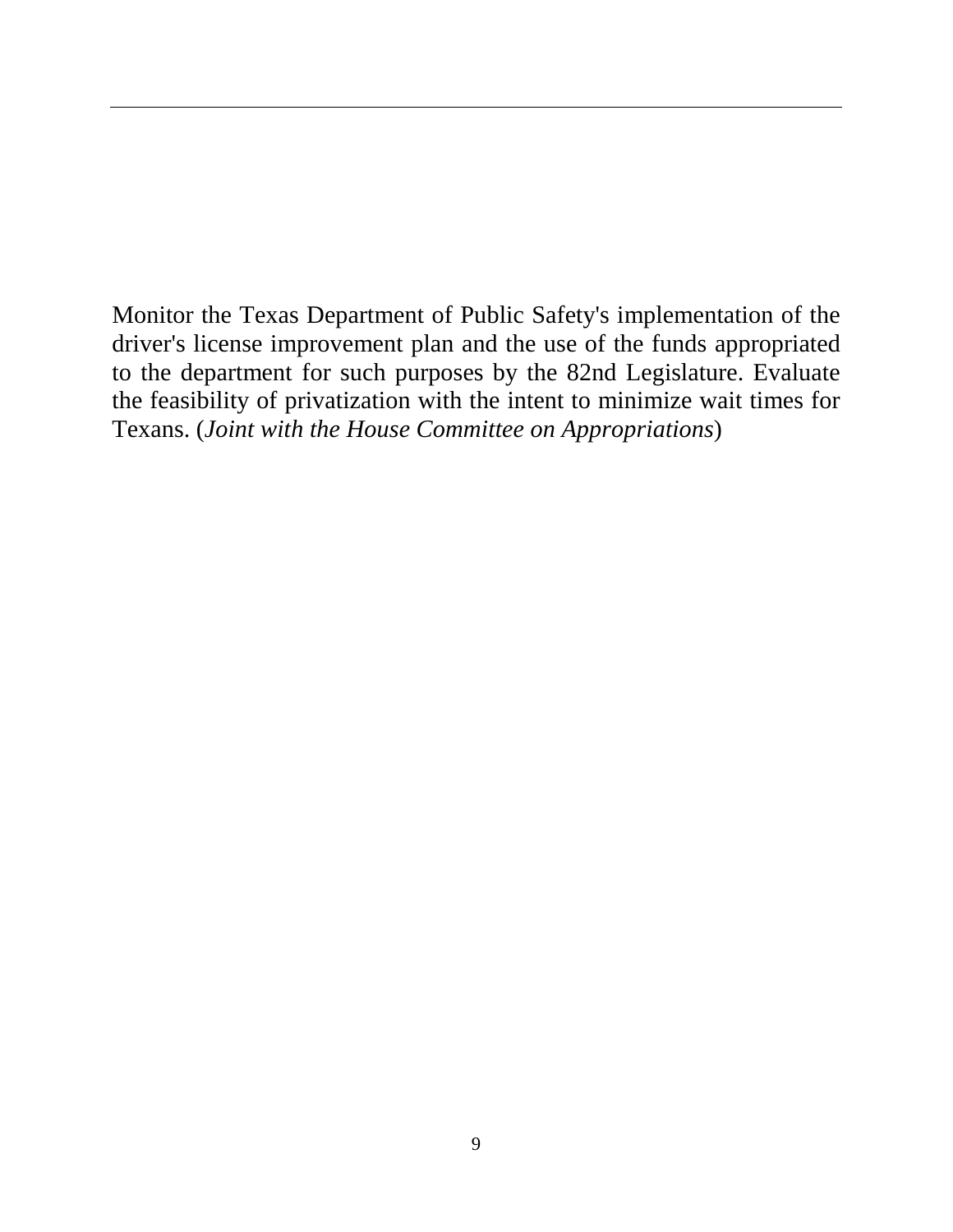#### Committee Action

The Committee on Homeland Security and Public Safety held a joint public hearing on April 16<sup>th</sup>, 2012 in Austin, with the House Appropriation Subcommittee on Articles I, IV, and V chaired by John Otto. On this date the committee heard testimony on the Texas Department of Public Safety's implementation of the driver's license improvement plan and the use of the funds appropriated to the department for such purposes by the 82nd Legislature. Testimony was given by the Texas Department of Public Safety and the Legislative Budget Board.

#### **Background**

The main functions of the Texas Driver License Division (DLD) at the Department of Public Safety (DPS) are to license drivers, distribute state identification cards, remove privileges from unsafe drivers, and regulate the eligibility of individuals attempting to maintain a driver license. DLD also manages the Administrative License Revocation program, is responsible for maintaining state driver records, and administers state and federal laws against negligent motor vehicle operators and drivers on Texas highways.

Between fiscal years 2000 and 2012 Texas' population increased by four million people (a 21 percent increase) and is projected to grow by seven million additional citizens over the next twenty years (a 28 percent increase). Customer service levels of the DLD have failed to meet expected standards in the past, partly because of the increase in the number of transactions required by population growth while the number of dedicated employees has remained constant. DPS executives have publicly stated that "the single most visible sign of dysfunction in state government is the long lines wrapped around the offices for driver licenses."<sup>[1](#page-22-0)</sup>

DPS has installed a system to help track the wait time that a customer has while in the driver license office, but the system only begins tracking an individual when the customer checks in at the door, failing to account for time spent waiting to enter agency facilities. There are numerous instances where Texans have experienced multiple hour wait times outside of DPS buildings before checking into the tracking system. While the DPS offices come relatively close to the optimal thirty minute mark for completion of a driver license renewal, and the forty-five minute self-imposed agency performance measure for all other customer transactions, tracking times are inaccurate because they do not account for the amount of time spent waiting outside the facilities. Despite the growth that the state has seen over the last ten years, the agency has closed numerous rural Driver License offices, compounding the problem in certain areas of the state. Recent appropriation levels have allowed DPS to reopen some of those rural offices, but many remain shuttered.

DPS has been able to achieve some progress in addressing the operational issues in the DLD and improving the driver license process through a combination of increased attention by the legislature and increases in direct program appropriations during the  $82<sup>nd</sup>$  Legislature. In a 2009 report, the state's Sunset Advisory Commission (Sunset) recommended that DPS contract with an outside entity to conduct a management and organizational study. Sunset also recommended the Driver License program use a civilian business management model rather than the current law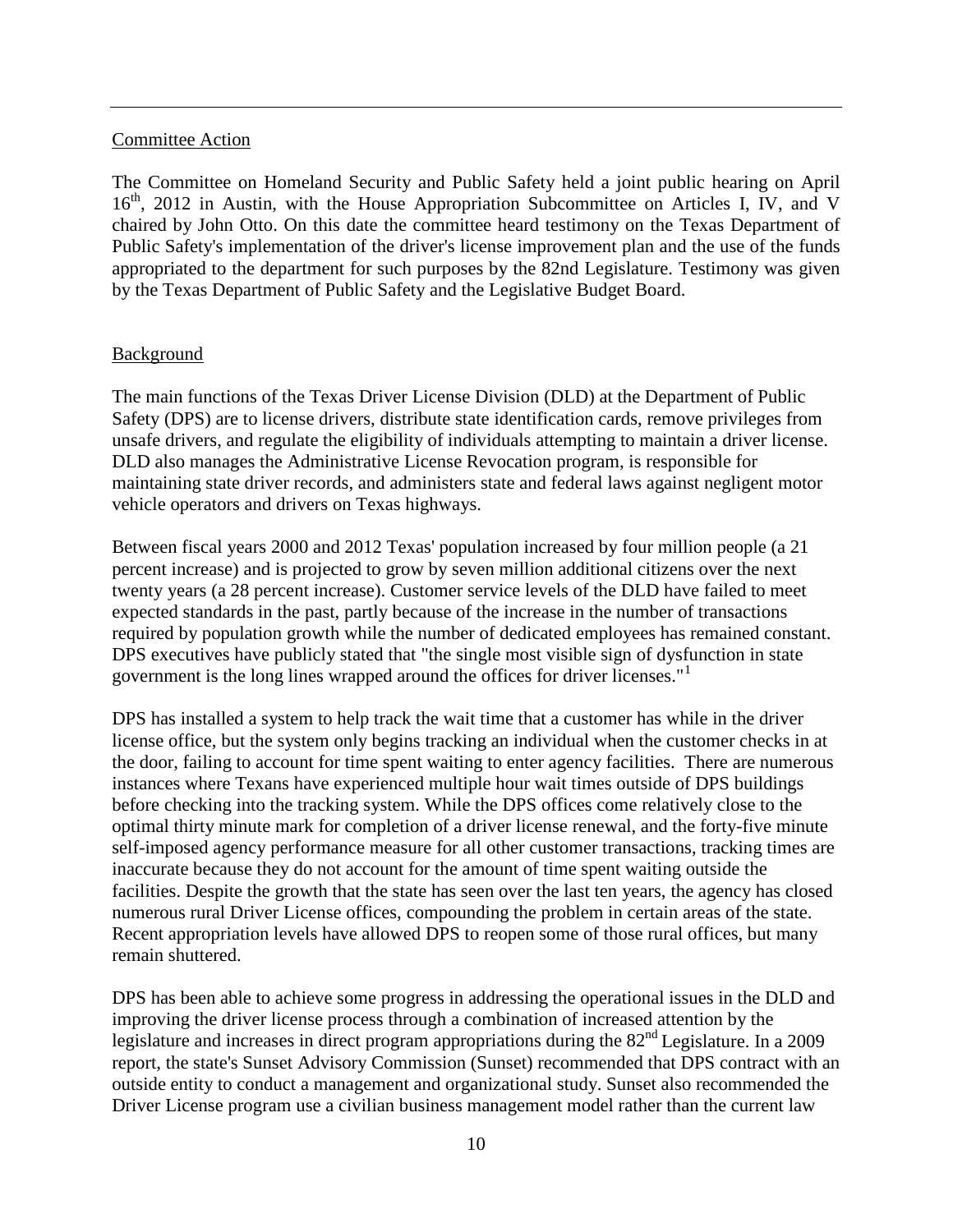enforcement model. Two years later DPS, with assistance from Texas State University, published a report that has served as the framework for the current Driver License Improvement Plan currently being implemented by the agency. The report's recommendations included: combining licensing and regulatory functions into one division; establishing a non-commissioned management and staffing structure for the Driver License program; reassigning law enforcement officers from the Driver License program to other divisions; creating six mega-center offices, in Austin, San Antonio, Dallas/Fort Worth, and Houston; and closing offices in less populated regions to allow staff to be reassigned to areas with a greater need.

DPS began implementing these activities, with the assistance of dedicated appropriations approved by the 82<sup>nd</sup> Legislature, during the 2012-13 biennium. The agency was appropriated \$64.1 million and 112 staff positions in fiscal year 2012 and 361 positions in fiscal year 2013 to implement the Driver License Improvement Plan. In addition to the report's recommendations, DPS has also attempted to improve customer service levels by accepting credit cards at all locations, allowing customers to pay compliance fees online, increasing the number of customer calls answered, and shortening the average number of days for a license or identification card to be delivered from forty-five days to less than ten days. The last of the mega-center offices is scheduled to open in January 2013.

To help alleviate wait times, DPS has executed a contract with a private vendor to install a queuing system at the six mega-center locations that allows customers to remotely "check-in" through a smart phone application or computer connection prior to arriving at the center site. Another feature of the queuing system is the ability to pause and hold your spot in line through text message or email services in the event that you encounter traffic or another unforeseen event on your way to the center. For those individuals who do not have access to the technology to use this queuing system or just do not want to use the system, the vendor will install kiosks at the mega centers that will also allow customers to sign in and manage their place in line, in the same manner as those who have remotely checked in. This will allow both those waiting at home and those physically waiting in the office to be in the same queue and streamline the waiting process. The agency's ultimate goal is for customers to be able to call and schedule an appointment days or weeks in advance for any type of transaction.

During fiscal year 2013, DPS has begun reopening some previously closed rural offices. The agency plans on maximizing the staff activities in these offices, where the number of customers can vary greatly on any given day, by routing in calls from some of the busier urban offices. Not only will such an operation maximize staff productivity throughout the system, but should reduce customer call wait times experienced throughout the state.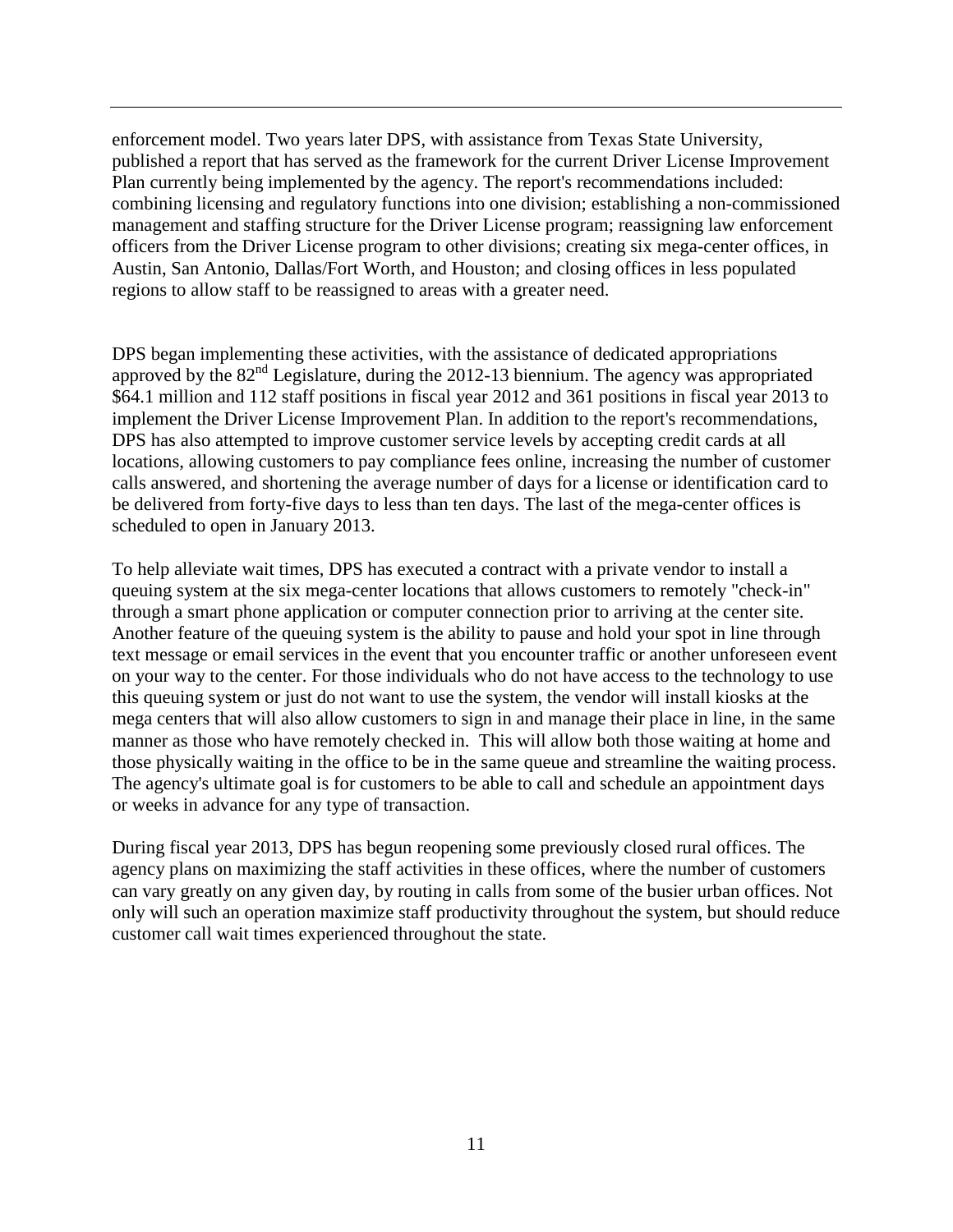#### Committee Recommendation/Ruling

The Texas Department of Public Safety should continue efforts to improve upon the current driver's license improvement plan. In their 2012 Legislative Appropriation Request for the 2014- 15 biennium, DPS requested an additional \$140.5 million and 963 employees to continue implementation of the Driver's License Improvement Plan. In the agencies opinion, the requested resources are necessary to have enough employees to staff Driver License centers and offices, extend operating hours, provide staff support in response to a decade of growth, implement new technology, and increase operational efficiencies to improve customer service. To address the perceived technology gap and improve self-service capabilities, the Driver License Division would use a portion of the requested funds to acquire 325 self-service assisted kiosks to be installed at the busiest offices around the state and provide electronic tablets for examiners to increase efficiency and reduce fraud.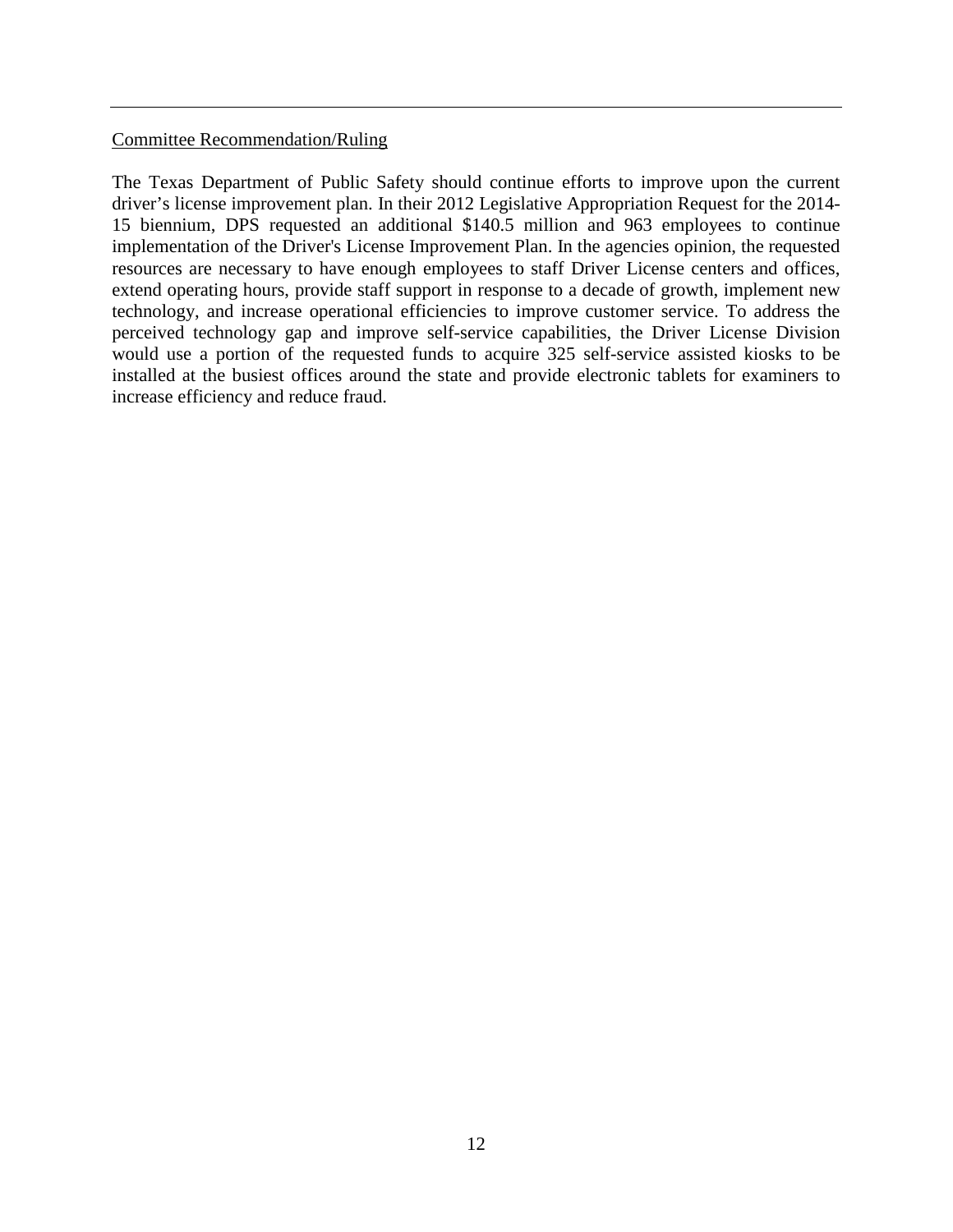Determine the feasibility and need for a digital emergency public service messaging network to be developed on established evacuation routes.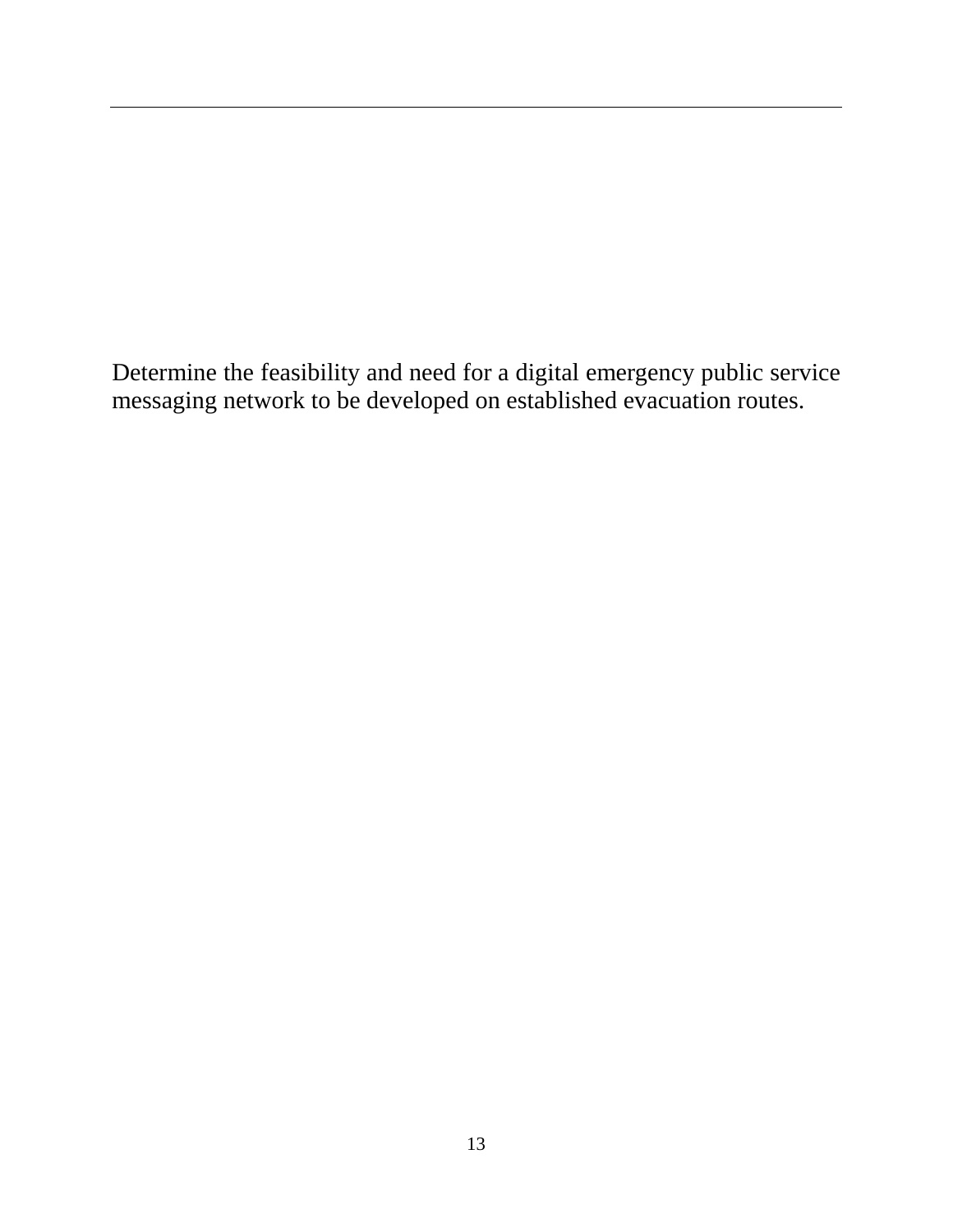#### Committee Action:

The Committee on Homeland Security and Public Safety held a public hearing on Friday, August  $24<sup>th</sup>$  of 2012. On this date the committee heard testimony regarding the feasibility and need for a digital emergency public service messaging network to be developed on established evacuation routes.

During the hearing, members of the House Committee on Homeland Security and Public Safety heard and read invited testimony from Drew Cartwright, Chief Operation Officer of the Texas Emergency Network, Shanna Igo, Deputy Executive Director of the Texas Municipal League, Clear Channel Outdoor, and Roderick Sanchez, Director of Development Services and Code Enforcement for the City of San Antonio.

# Background:

In the 82<sup>nd</sup> Texas Legislature, Senate Bill 971 and House Bill 1765 were filed proposing an amendment to Section 1, Chapter 418 of the Government Code providing for the creation of Subchapter I relating to an Emergency Public Service Messaging Network. This would establish a network of digital display sign located on certain highways in Texas to more efficiently notify the public in emergency situations.

A digital emergency public service billboard network is a feasible and effective solution to the problem of communicating with Texans during times of crisis and even further bolstering public safety through usefulness not restricted to times of natural disaster, but extending to cooperation with the FBI and other law enforcement and public service and health organizations to better serve the safety of Texans through Amber Alert, missing person, and national security crisis messaging. Examples of such digital billboards already exist along many gulf coast emergency evacuation routes.

However, permission regarding the construction and placement of digital billboards for purpose of emergency messaging and for commercial advertisement cannot be allowed to preempt local and municipal safety and aesthetic considerations nor city and state signage regulation. Placement of digital billboards must be subject to approval by localities to protect home-rule authority on land use matters. This proved to be the primary concern voiced regarding the aforementioned legislation.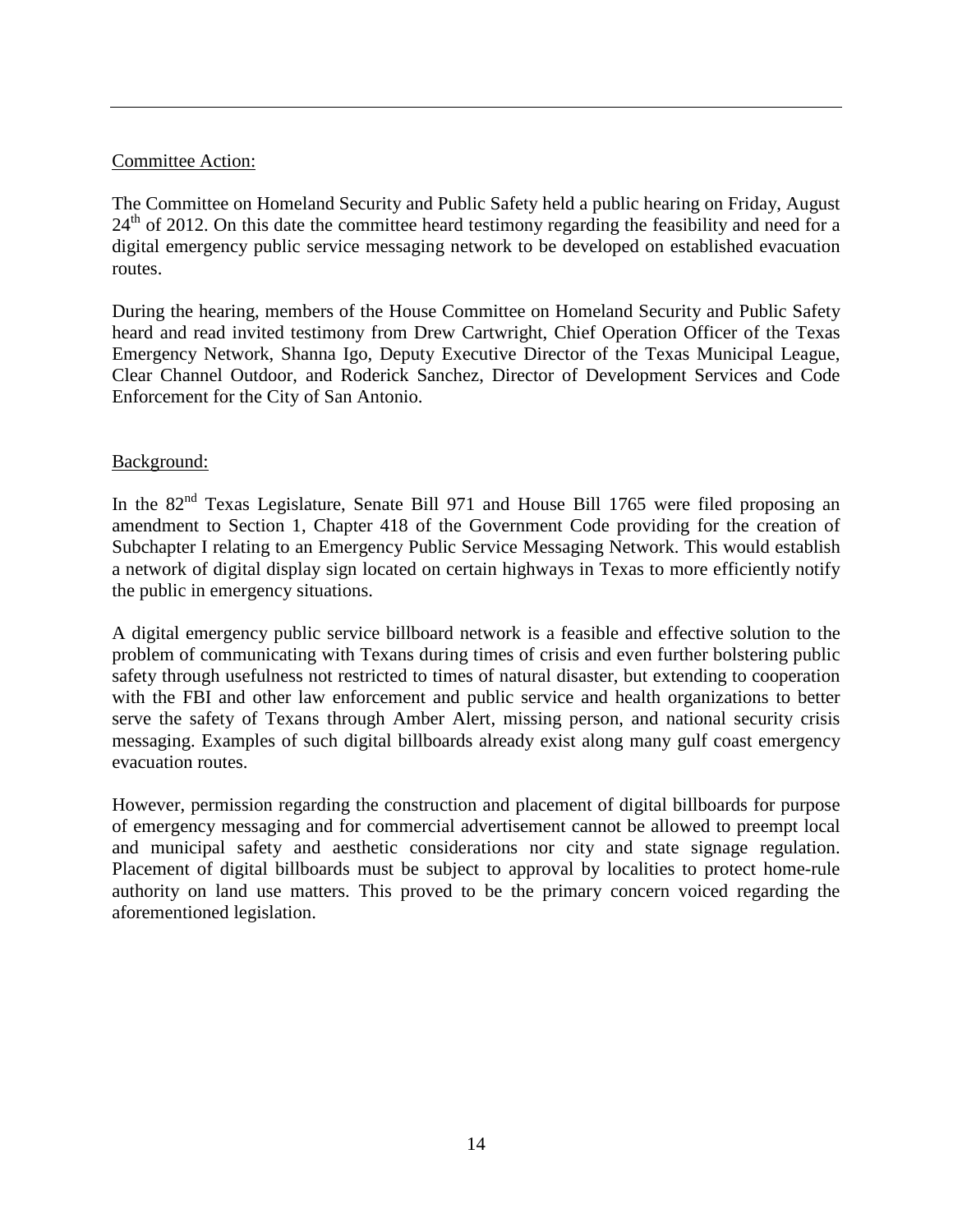#### Committee Recommendation/Ruling:

The Digital Emergency Billboard Network is successfully growing on key emergency and evacuation routes without legislation or government input. Billboard suppliers and advertisers alike are working with localities to see the network expanded and billboards erected where they are needed and deemed to be mutually beneficial for Texas municipalities and individual citizens. The legislation considered in the  $82<sup>nd</sup>$  Texas Legislative Session served to bring up poignant questions on the issue of establishing such a network of billboards. Through the cooperation of all parties involved and due exploration by the House Committee on Homeland Security and Public Safety, the contention regarding this issue has largely been solved and no action is recommended at this time.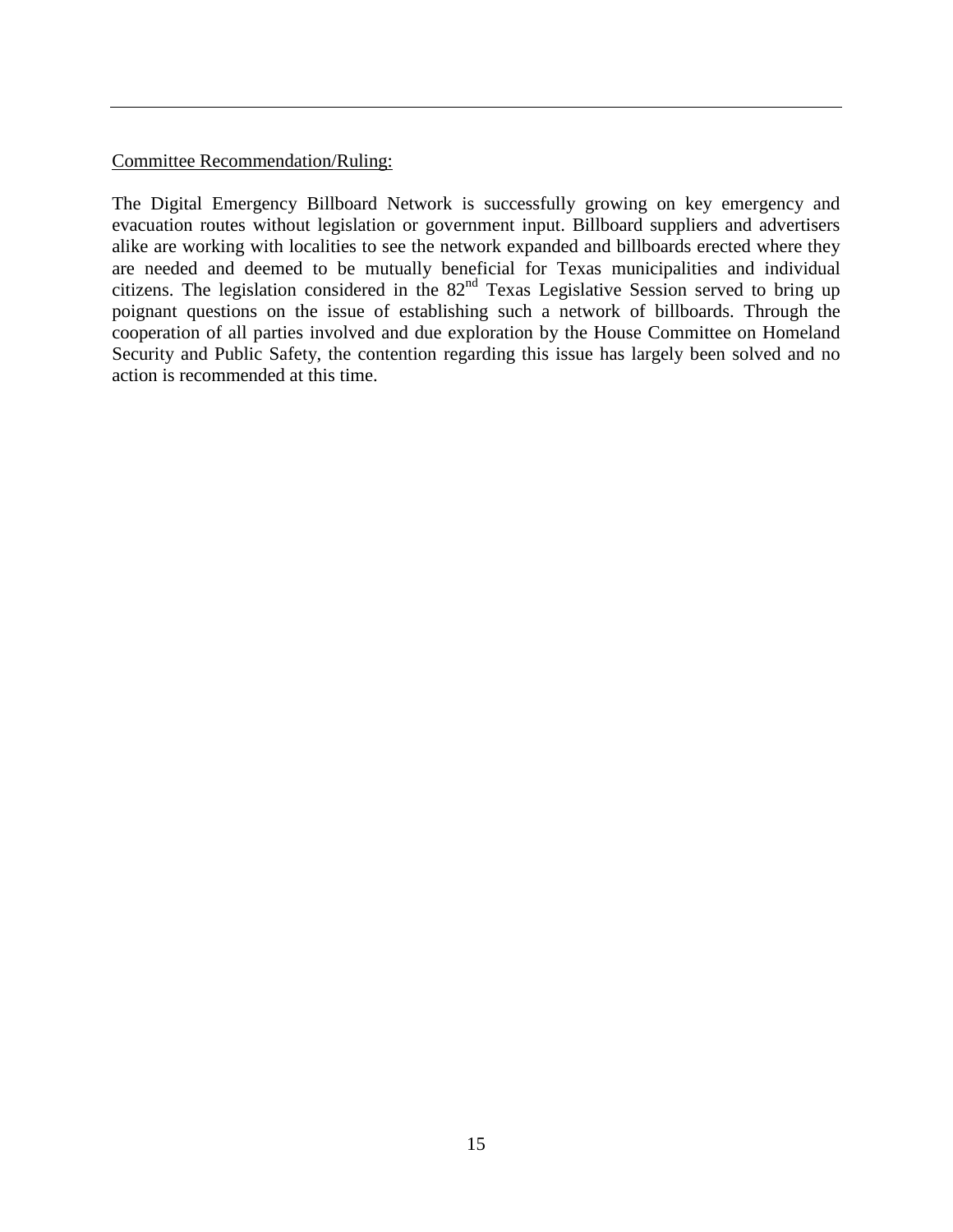Examine the role of law enforcement personnel assigned to school district campuses and postsecondary education campuses and determine whether any changes to laws concerning the enforcement of safety and discipline are necessary. Determine whether additional training of law enforcement personnel assigned to school district and secondary education campuses is necessary.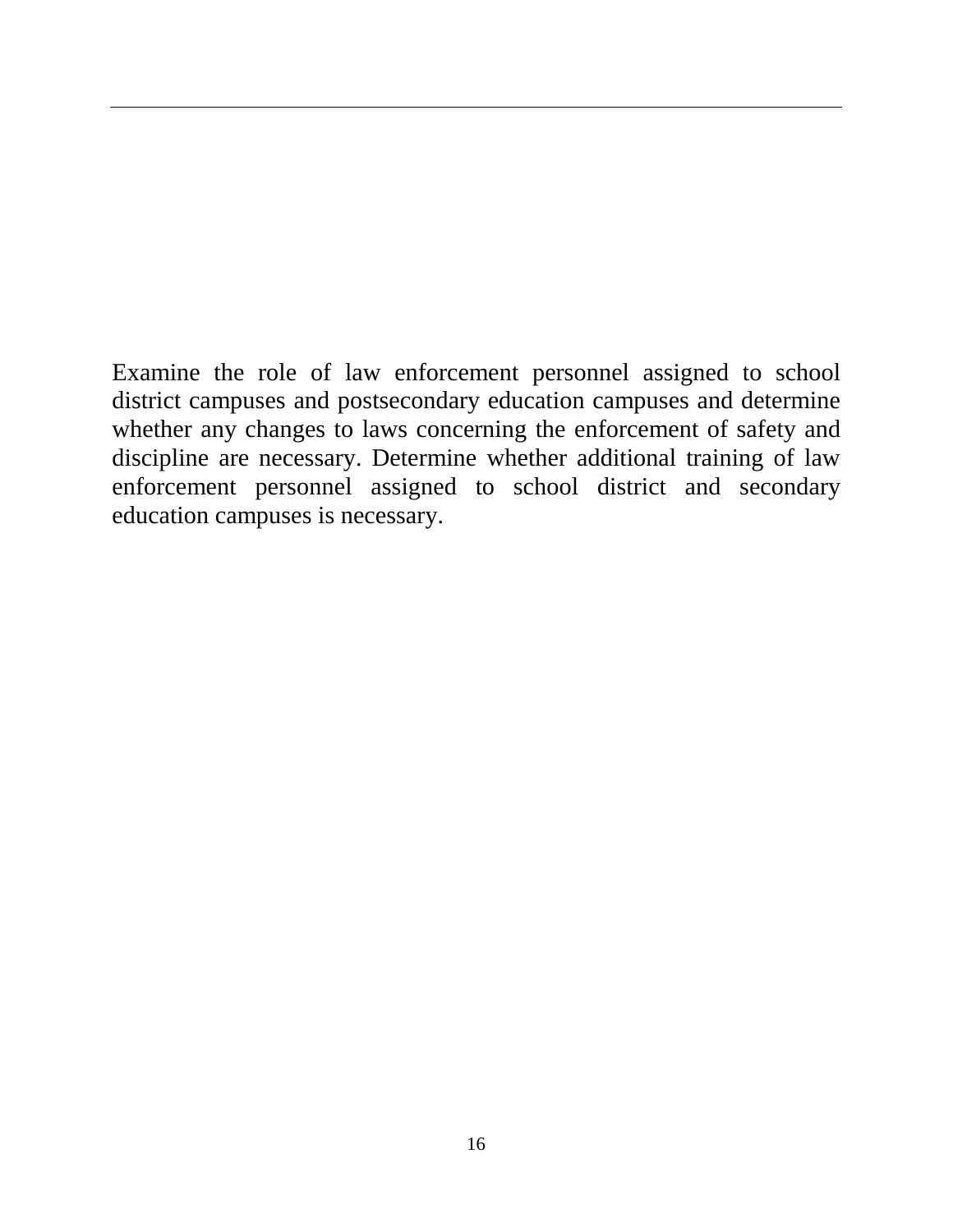#### Committee Action:

The Committee on Homeland Security and Public Safety held a public hearing on Friday, August 24<sup>th</sup> of 2012. On this date the committee heard testimony in order to further examine the role of law enforcement personnel assigned to school district campuses and postsecondary education campuses and determine whether any changes to laws concerning the enforcement of safety and discipline are necessary and determine whether additional training of law enforcement personnel assigned to school district and secondary education campuses is necessary.

During the hearing, members of the House Committee on Homeland Security and Public Safety read and heard invited testimony from Chief Jeff Ward of the San Antonio Police Department, Chief Charles "Chuck" Brawner of the Spring Branch Independent School District Police Department, Jeanette Moll, juvenile justice policy analyst for Texas Public Policy Foundation, Lauren Rose, Mental Health Juvenile Justice Policy Fellow for Texans Care for Children, Jeffrey Miller, Education Policy Specialist for Disability Rights Texas, Kathryn Freeman, Staff Attorney for Texas Appleseed, and Kevin Lawrence, Executive Director of the Texas Municipal Police Association.

# Background:

During the 82<sup>nd</sup> session of the Texas Legislature several bills were proposed that dealt with various discipline and enforcement issues on public school campuses. Though stories of 10-yearold children getting ticketed by officers for sleeping in class or chewing gum, while completely possible, seem anecdotal and rare, the presence and actions of peace officers on public school campuses has nevertheless come into question and presented the need for statutory answers.

Discipline and law enforcement are an integral part of the learning environment. If a student or faculty member does not feel safe and relaxed while on campus the education endeavor can be severely compromised. Because of the complexity of the school environment and disciplinary processes, a comprehensive approach to school safety is necessary.

To this point, the proposed statutory solutions have been directed at the actions of peace officers, their specific training, and state laws as they relate to enforcement on campuses. As mentioned, the school campus environment is very dynamic and can be exclusive from one campus to the next. Many authority figures, disciplinarians, rule-makers and law enforcement are present and responsible everyday for the security and well being of students and faculty alike. These stakeholders all play a role and need to be part of the solution.

This interim charge carries the intent of bringing all the stakeholders together to address real issues with comprehensive solutions. If state law is to be changed for a specific class of person, in a specific environment, then the residual effects should be thoroughly considered. If specific training is to be required, then all that have a role in discipline will need to know and understand the implementation of the training. When protocol is defined it should be clear and consistent. Finally, accountability for the entire process must be built in to the solution.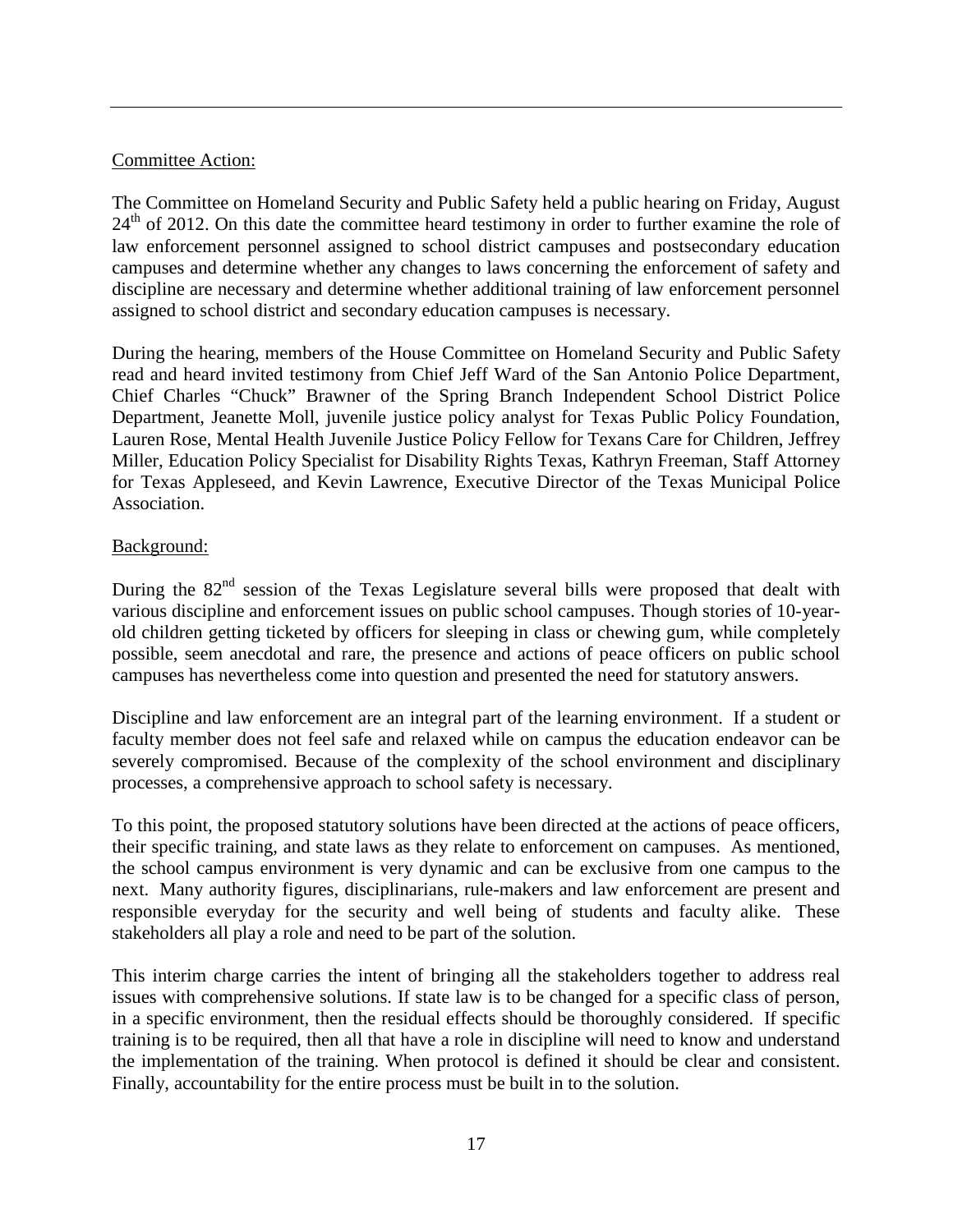There is a line between discipline and law enforcement. It is not the desire of peace officers to create a new class of young criminals, nor is it their purpose to be involved in minor discipline issues. It is important that the aforementioned line between discipline and law enforcement be clear to all and thus far, the proposed resolutions only serve to blur that line. It is in the best interest of all stakeholders to be responsible for bringing clarity, uniformity, and safety to all the public school campuses in Texas.

#### Committee Ruling/Recommendations:

Many of the existing problems have caused "gray areas" in the role of law enforcement on public school campuses. This is due, in part, to discrepancies and inconsistencies in code and in practice from district to district. Each independent school district should develop a policy that clearly outlines discipline thresholds and procedures and establishes a primary designee acting as chief administrator for the district. The discipline policy should define the district peace officer's role as "law enforcement." The disciplinary policy should include guidelines for the education of all peace officers, administrators, educators and other campus staff with a particular attention to defining their roles in campus disciplinary action. Chapter 37 of the education code should be reviewed and amended in such a way as to remove implications and references to peace officers engaging in administrative and disciplinary action.

The Committee on Homeland Security and Public Safety also strongly recommends a reevaluation of current law (enacted as a result of the 82<sup>nd</sup> legislative session) in order to seek a more unified definition of certain violations including "disorderly conduct" in schools. For example, fighting at school is now punishable under the penal code unless the violator is in the  $6<sup>th</sup>$  grade or below. This creates a difficult disparity as most of the penal code judges by age not grade in school. It is the recommendation of the committee that current and future amendments to the law regarding penal code violations at school use age as a marker and not grade.

Finally, the committee recommends that the  $83<sup>rd</sup>$  legislature designate the grounds where a public school is located and the entirety of the campus as a "public place." Currently some areas of public school campuses are not considered "public" and therefore subject to inconsistent law enforcement and able to, in certain circumstances, serve as a sanctuary for illicit activity.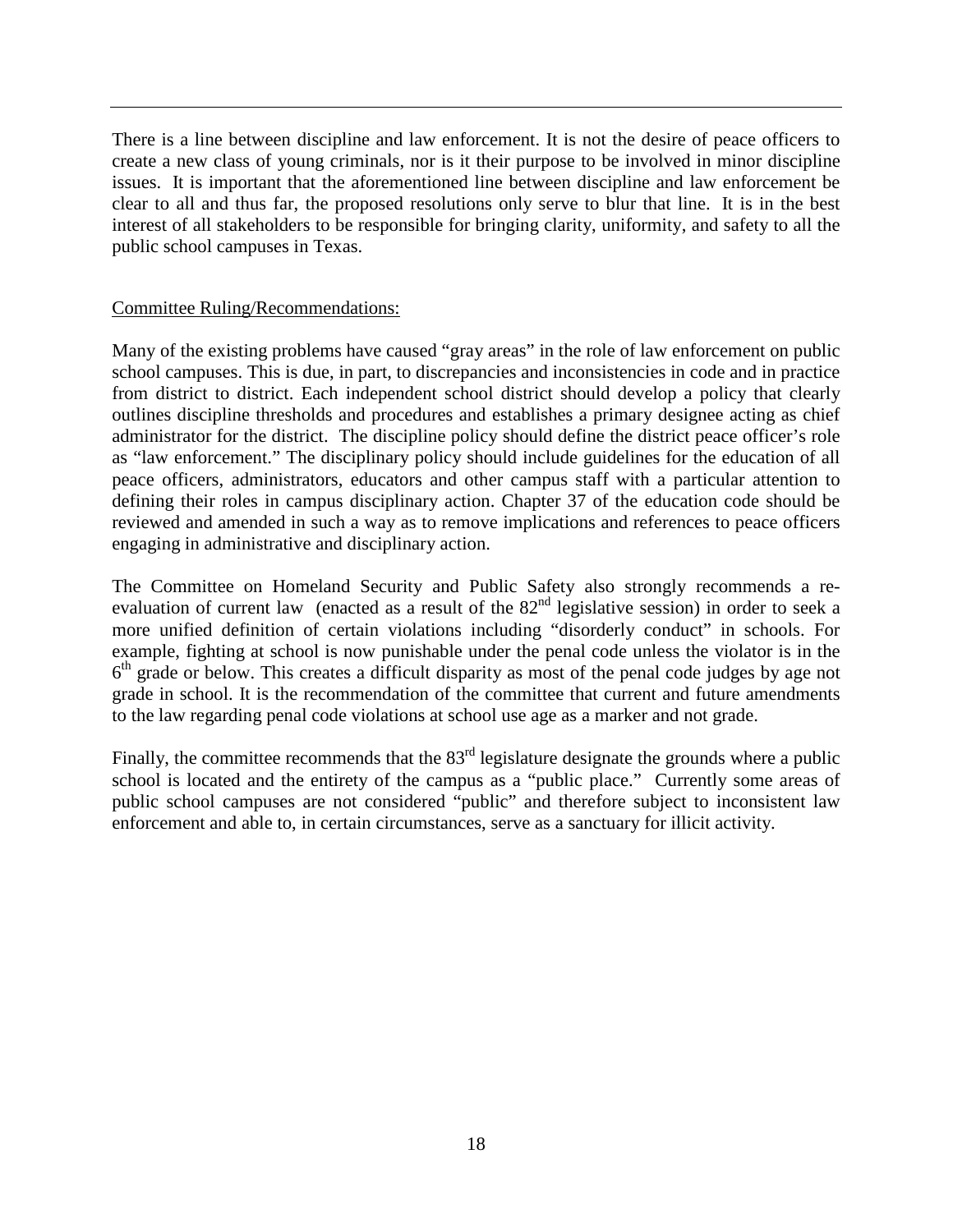Examine state and federal law to determine whether existing provisions adequately address security and efficiency concerns for steamship agencies and land ports of entry along the Texas-Mexico border. Evaluate whether the state and the federal government have provided sufficient manpower, infrastructure, and technology to personnel in the border region. (*Joint with the House Committee on Border & Intergovernmental Affairs*)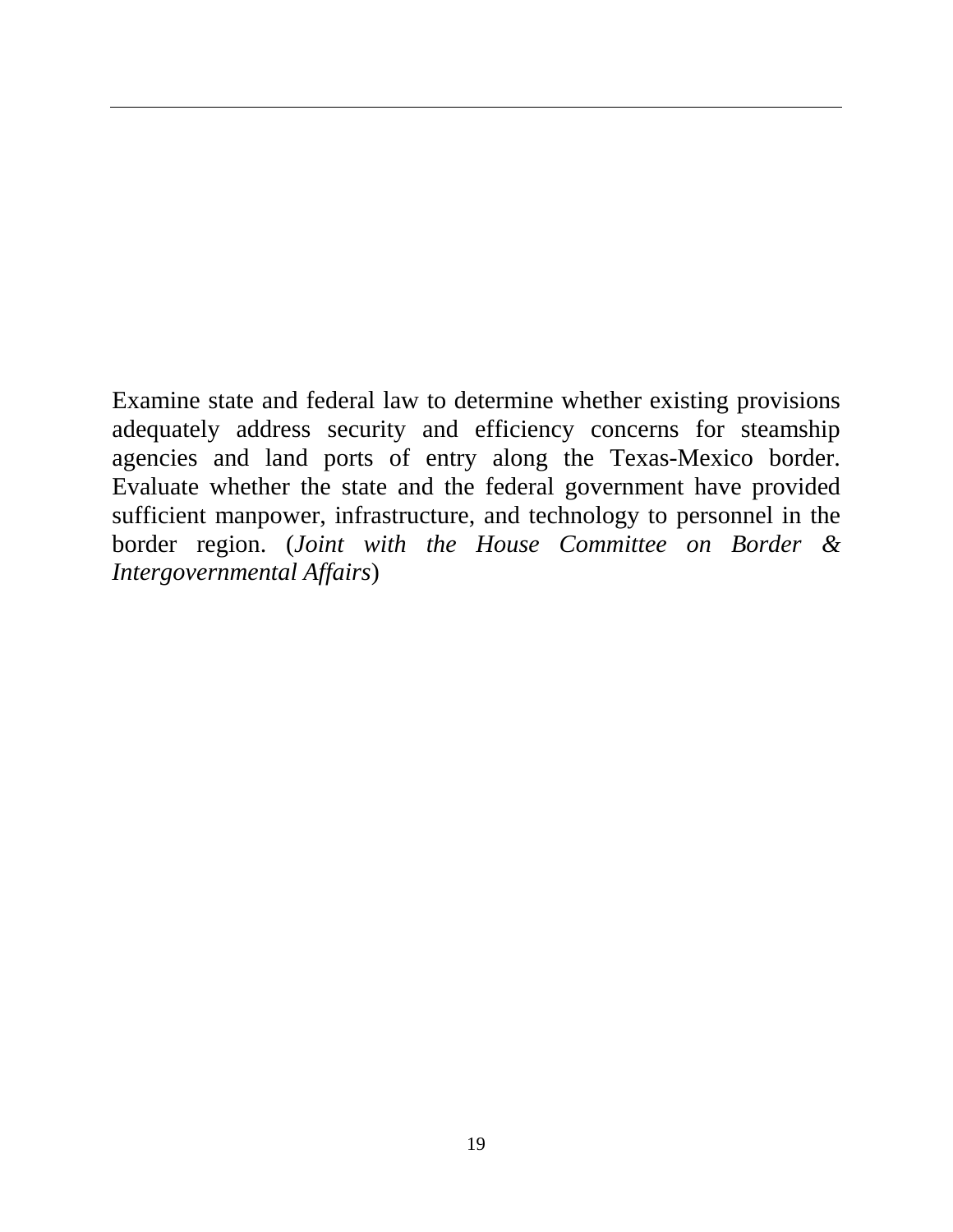#### Committee Action:

The Committee on Homeland Security and Public Safety held a joint public hearing on March 1<sup>st</sup> in Huntsville, Texas and on Tuesday, April  $24<sup>th</sup>$  of 2012 in Copperas Cove, Texas with the Committee on Border and Intergovernmental Affairs chaired by Veronica Gonzales. On this date the committee heard testimony in order to further examine state and federal law to determine whether existing provisions adequately address security and efficiency concerns for steamship agencies and land ports of entry along the Texas-Mexico border. Evaluate whether the state and the federal government have provided sufficient manpower, infrastructure, and technology to personnel in the border region.

During the hearing, members of the House Committee on Homeland Security and Public Safety and the House Committee on Border and Intergovernmental Affairs read and heard invited testimony from Commissioner Todd Staples of the Texas Department of Agriculture, Major General John Nichols, Texas Adjutant General, Colonel Steve McCraw, Director of the Texas Department of Public Safety, Thomas Brown, Aide to Congressman Michael McCaul, Nelson Balido, President of the Border Trade Alliance, Howard Ray of Fort Hood, Robin Riley, Chair of the Houston Ship Channel Security District, Tom Schroeter, Director and Secretary of the Houston Ship Channel Security District Authority and Associate General Counsel of the Port of Houston Authority, Nathan Wesley, President of the West Gulf Maritime Association, and Dr. Robert Black, President of Moran Shipping.

#### Background:

The shipping channels that utilize Texas ports of entry through Texas-Mexico border regions are vast and the agencies responsible for their management are equally spread out. With the increasing amount of threats to homeland security from highly advanced narco-trafficking, Mexican Cartels, and terrorist organizations, the importance of security for and among steamship agencies at our ports has never been more crucial. It also bears noting that involvement in violent criminal activity by the Mexican Cartels does not restrict itself to Mexico and the Texas border nor to the Cartels perpetrating the crimes. Powerful cartels such as Los Zetas have known ties to Iranian terrorist organizations such as Hezbollah and have carried out operations far North of our Southern borders (as evidenced in the plot to assassinate the Saudi Ambassador to the United States in Washington, D.C. and New York). Also, an increasing number of steamship agencies originate in foreign countries that operate as known enemies of the United States.

Having been given these facts, it is absolutely crucial that the security of our Southern Border and our gulf ports be carefully examined to ensure that the legislature is doing everything in its power to facilitate proper security among steamship agencies and cooperation among state and federal law enforcement and homeland security groups.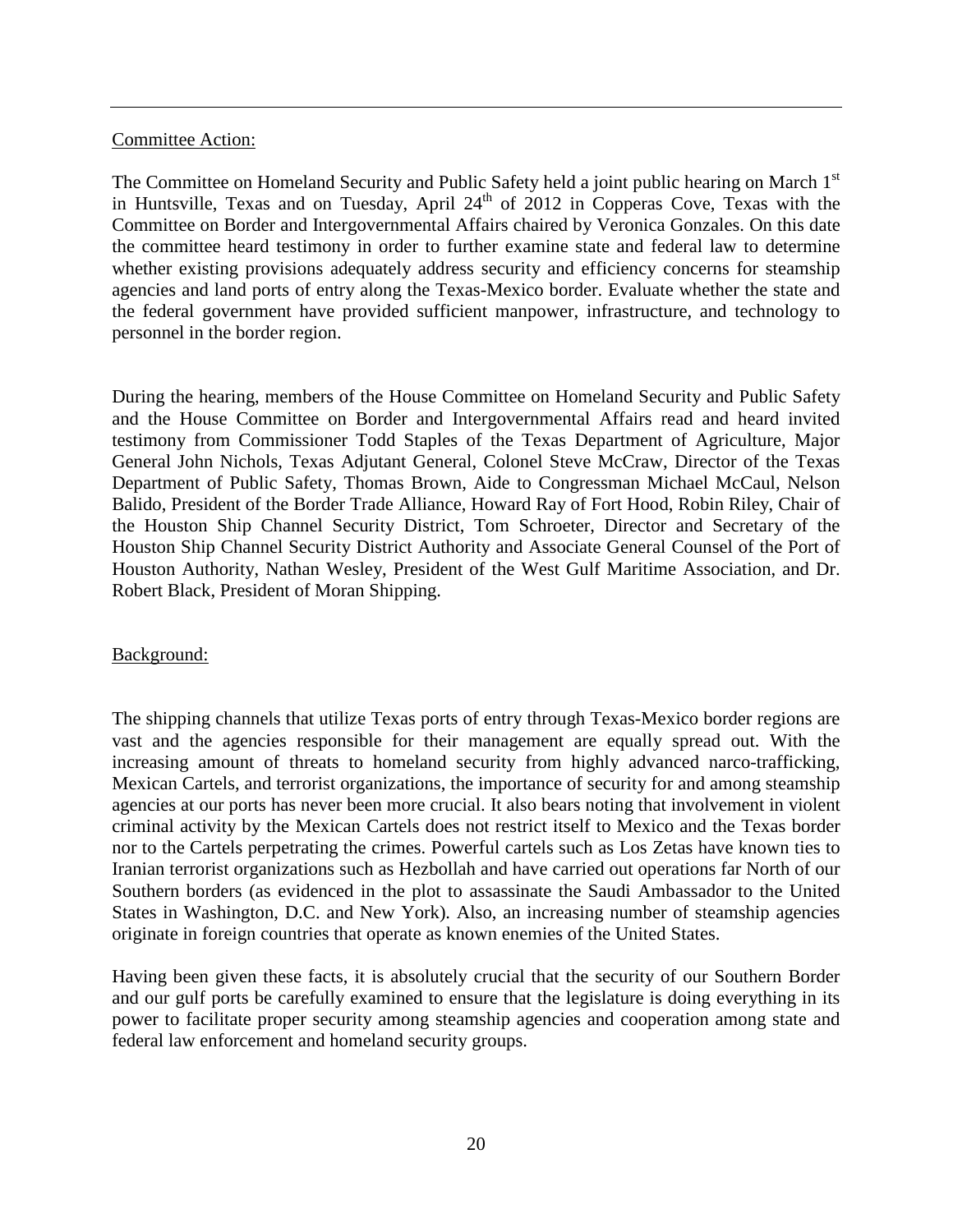#### Committee Recommendation/Ruling:

Texas law enforcement and border security agencies are continuously working together to improve the safety of our borders, ports and cities and the interagency support and cooperation of forces such as the Texas Department of Public Safety, Division of Emergency Management, Task Force One, Forest Service, Texas Department of State Health Services, County Sheriffs Department, Police Departments, Fire Departments, and Emergency Management Coordinators serves to further bolster our Security. The Houston Ship Channel Security District has also pledged to endeavor to provide an integrated strategy to increase the level of security for both waterside and landside facilities within the district. These measures serve to prepare to treat the symptoms, but more can be done at the source of potential security breaches.

Even with these security measures, the House Committee on Homeland Security and Public Safety recommends the  $83<sup>rd</sup>$  Texas Legislature encourage further federal study of the steamship agencies given access to our ports and that the legislature work to enact stricter registration and compliance requirements for steamship agencies using Texas ports. Furthermore, the committee strongly recommends the 83<sup>rd</sup> Texas Legislature consider legislation to create an "Americanfirst" policy when it comes to doling out contracts for steamship agents, transportation of petroleum, goods, and services at our state's points of entry thus decreasing the number of foreign agents given free access to our ports. This kind of policy will not only serve our state economically, but also help prevent exposure of Texas Citizens to further danger.